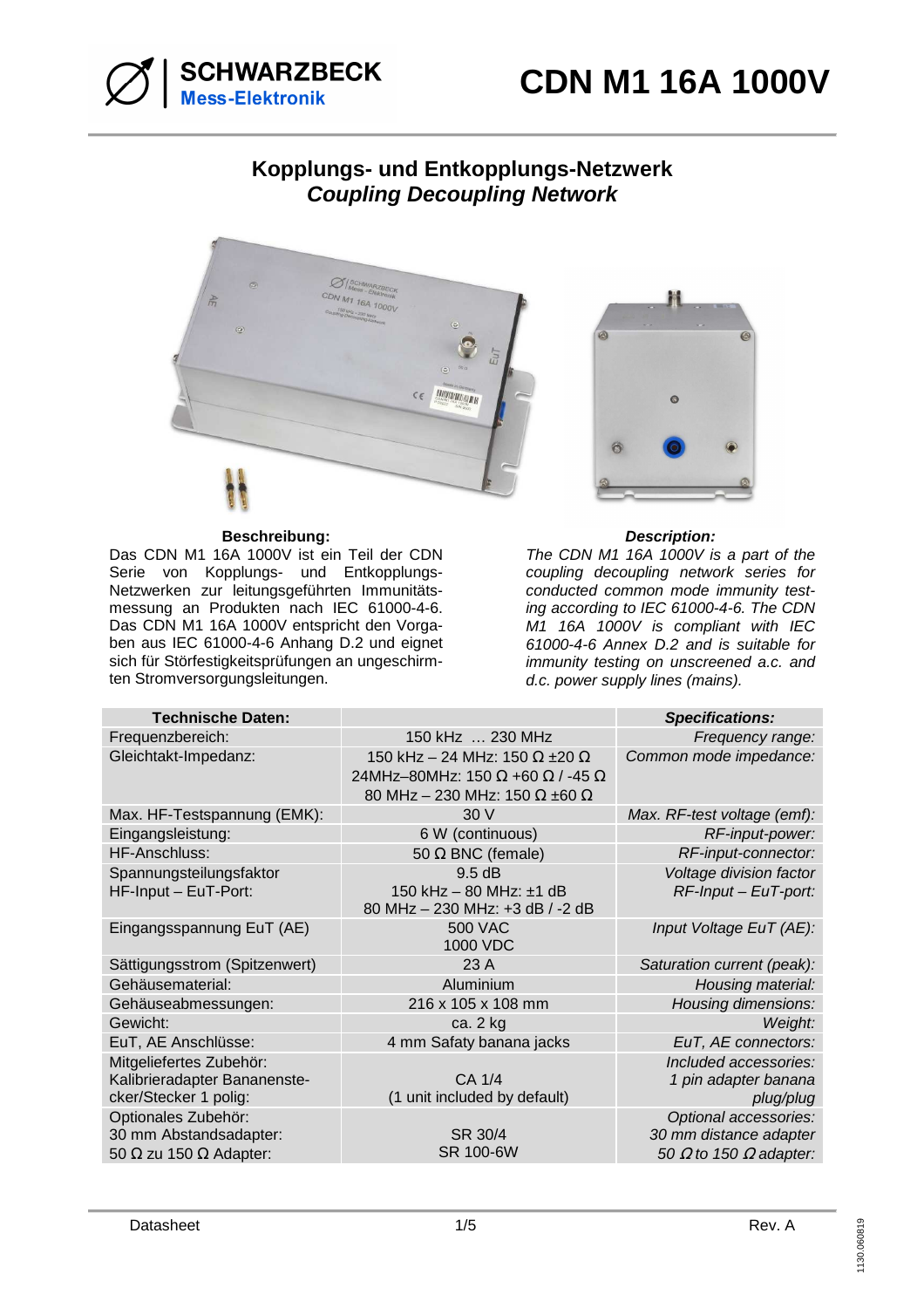

Das CDN M1 16A 1000V ist für Messungen an netzbetriebenen Geräten bis 16 A Stromaufnahme vorgesehen. Der Frequenzbereich umfasst 150 kHz bis 230 MHz. Im Bild 5 wird das Prinzipschaltbild gezeigt.

Alle CDNs erfüllen die Anforderungen der Norm IEC 61000-4-6 und werden mit individuellen Prüfprotokollen für die Gleichtaktimpedanz und dem Spannungsteilermaß ausgeliefert. Weitere typische Messdiagramme sind in Bild 3 und 4 im Datenblatt enthalten.

Zur Überprüfung oder Kalibrierung des Messaufbaus sind diverse optional erhältliche Zubehörteile verfügbar.

### **Wichtiger Hinweis.**

**Der Leiter hat keine galvanische Verbindung mit dem Gehäuse. Die Erdung des Gehäuses muss separat erfolgen.** 

Parallel zum AE-seitigen Kondensator ist ein 2 MΩ Entladewiderstand enthalten.

Die Erdung zum Messaufbau erfolgt über die leitende Grundplatte des CDN. Zusätzlich ist auf der AE-Seite ein M4 Schraubanschluss und alternativ eine 4 mm Buchse zur Erdung vorgesehen. Zur Befestigung des CDNs sind vier 6 mm Nuten auf der nicht lackierten Grundplatte vorhanden.

Zur Erhöhung der Betriebssicherheit sind die netzspannungsführenden Anschlüsse als Sicherheitsbuchsen ausgeführt. Es wird empfohlen, für eigene Adapter spezielle 4 mm Sicherheitsstecker zu verwenden. Diese sind optional erhältlich.

Bei der Anwendung des CDN M1 zur Stromversorgung ist zu beachten, dass sich Hin- und Rückweg des Stroms nicht im gleichen CDN befinden. Daraus folgt, dass die Entkopplungsspule im CDN M1 magnetisiert wird. Durch die besondere Bauform der Spule ist eine Messung bis 23 A Spitzenstrom (entsprechend 16 A effektiv bei sinusförmigem Strom) möglich. Bei Verbrauchern mit impulsförmiger Stromaufnahme ist darauf zu achten, dass der Spitzenstrom 23 A nicht überschreitet. Der Einfluss des Laststromes ist in Bild 1 zu sehen; Hier ist die Impedanz des CDN M1 im Leerlauf und mit 23 A Gleichstrombelastung dargestellt.

Bei Dauerbetrieb mit hohen Lastströmen erwärmt sich das CDN M1, so dass sich die Eigenschaften der verbauten Ferrite ändern. Die

The CDN M1 16A 1000V is intended to inject common mode disturbance signals to power supply or mains lines (unscreened) in the frequency range from 150 kHz to 230 MHz. The circuitry is shown in fig. 5.

All CDNs comply with the requirements of IEC 61000-4-6. Each CDN comes with individually measured data and a calibration certificate for the common mode impedance and the voltage division factor. Further typical data can be found in fig. 3 and fig. 4.

A variety of calibration adapters and other accessories are available as option.

### **Important Note:**

**The conductor has no galvanic connection to the housing. Take care for a good ground connection of the housing before usage!** 

The capacitor at the AE-side is equipped with a 2 MΩ discharging resistor.

The connection to ground can be accomplished using the ground plane of the CDN. Additionally there is a M4 thread located at the AE side to ground as well as a 4 mm socket to connect the device to ground.

To improve the operational safety the mains voltage-carrying connections are carried out as security sockets. We recommend to use special 4 mm security plugs if you plan to design your own adapters. Those connectors can be purchased optionally.

Using the CDN M1 to supply power to an EuT, the current drawn by the EuT magnetizes the inductor inside the CDN. Due to the special design of the inductor, the CDN's parameters stay within limits up to a peak current of 23 Amperes (16  $A<sub>RMS</sub>$  of sinusoidal current). To ensure high accuracy, the peak current of 23 A should never be exceeded, independent of the current waveform. The effect of DC bias is shown in figure 1: The graph shows the common mode impedance measured at maximum DC bias (23 A) and without DC bias.

Under continuous high loads temperature inside the CDN rises, causing the internal ferrite cores to change their properties.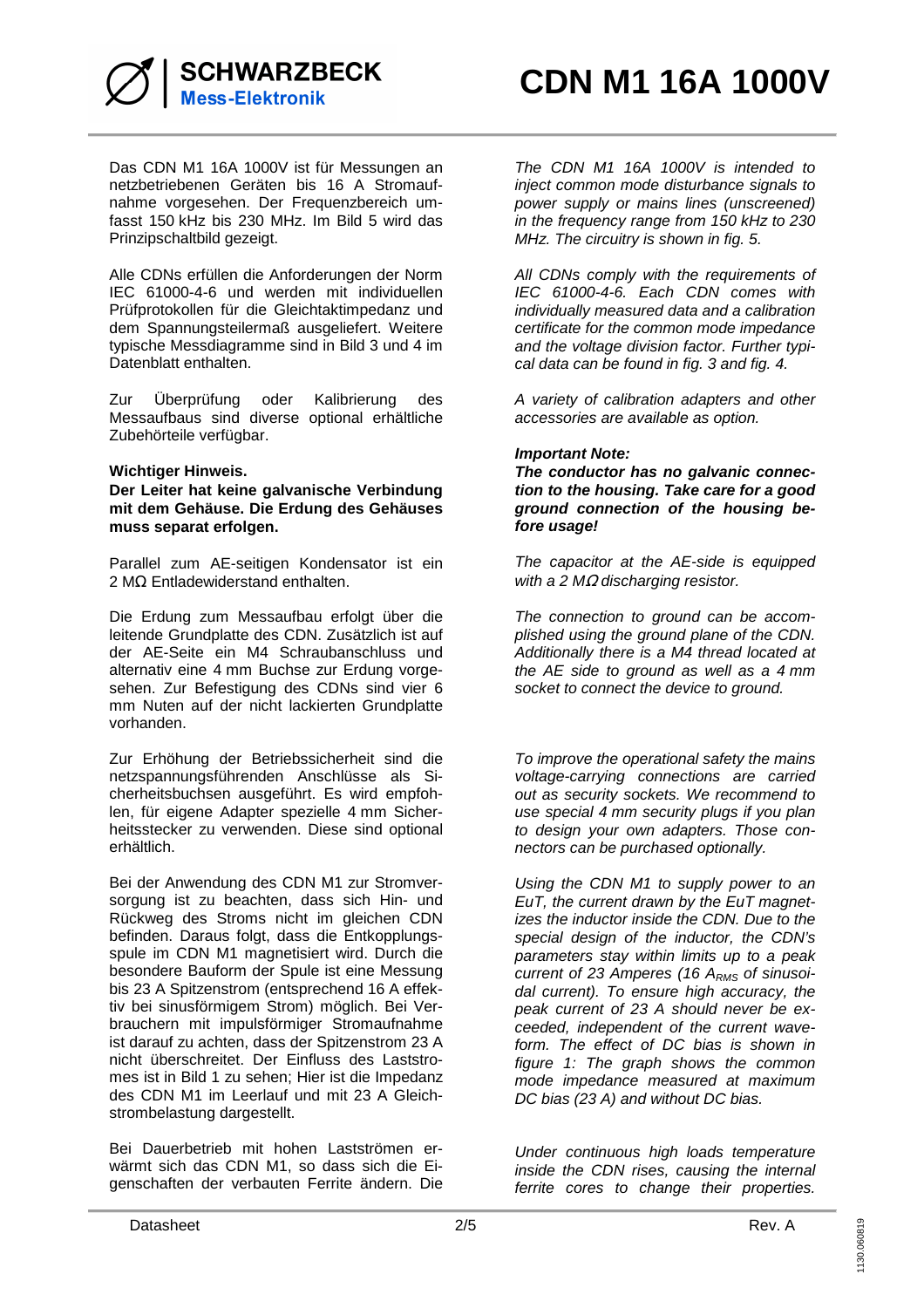

dadurch verursachten Veränderungen von Impedanz und Spannungsteilungsmaß bleiben im Rahmen von IEC 61000-4-6. Im Interesse einer hohen Messgenauigkeit ist es aber zu empfehlen, die Messzeit auf 30 Minuten bei 16 A zu beschränken. Bis 10 A kann ohne Einschränkung gemessen werden.

Although the CDN stays within the limits of IEC 61000-4-6, we recommend to limit 16 A loads to 30 minutes. Currents up to 10 A can be drawn continously.



**Bild 1: typ. EuT Gleichtaktimpedanz mit und ohne Laststrom Fig. 1: typ. EuT Common mode impedance**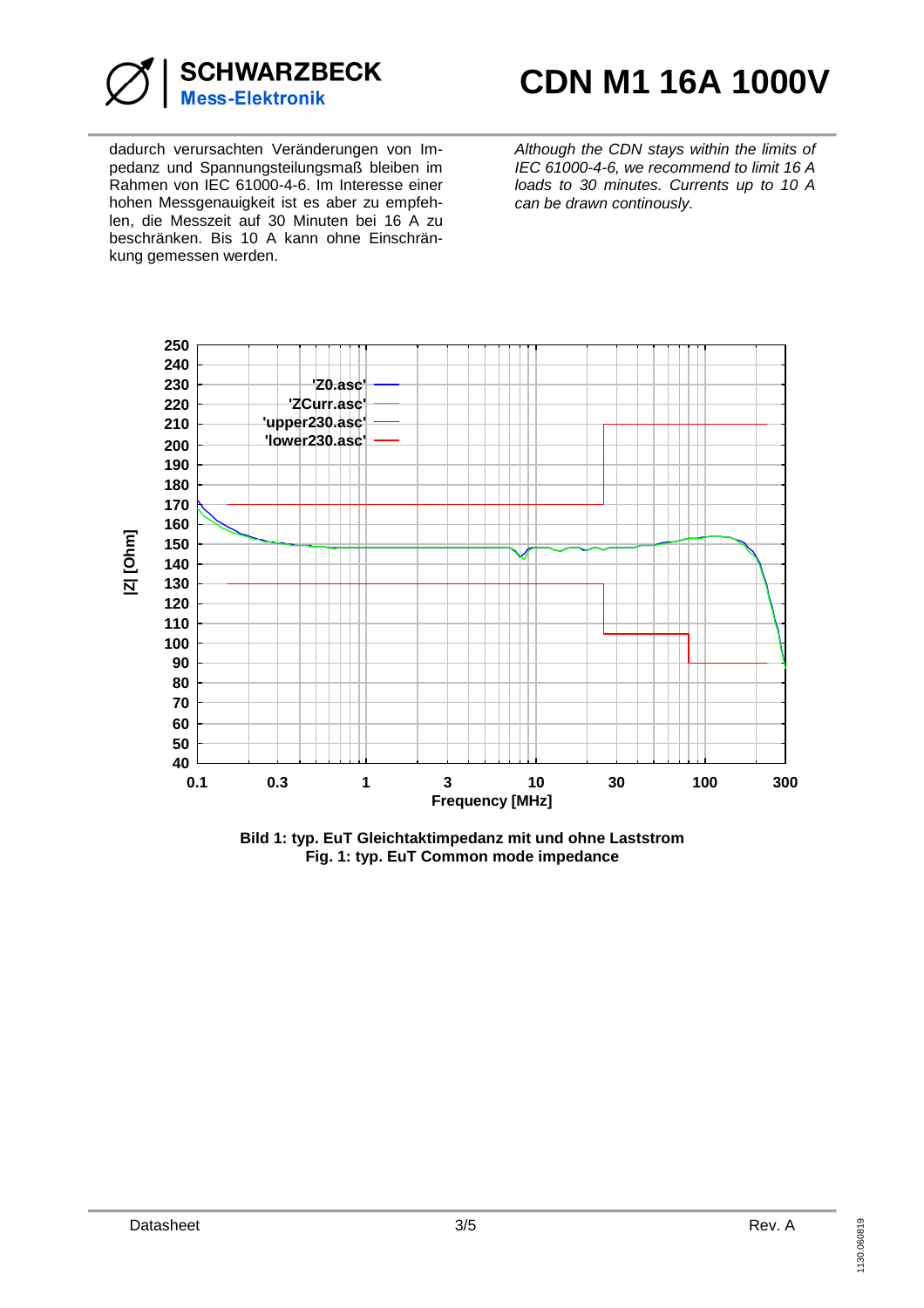**CDN M1 16A 1000V**